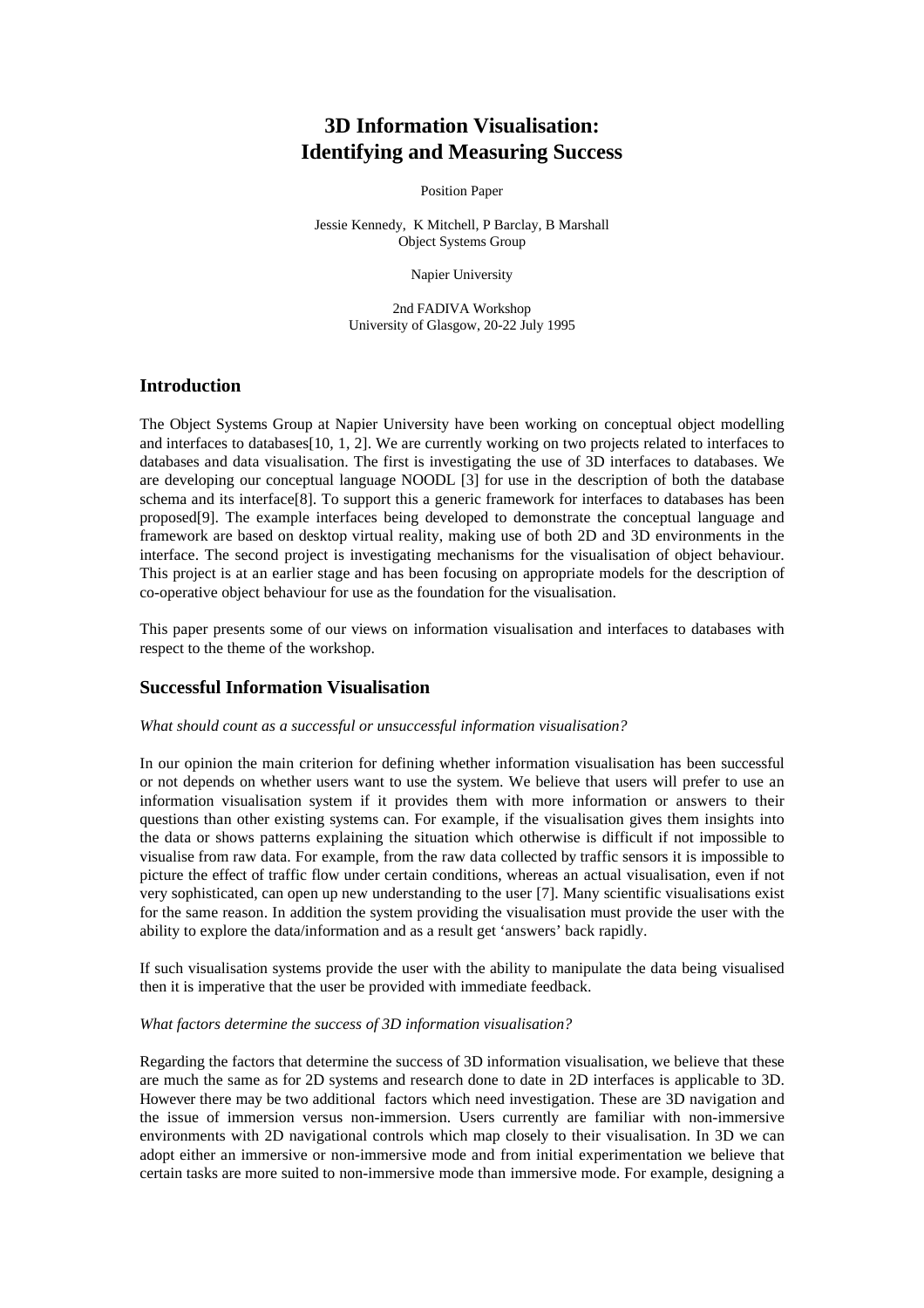data model is easier in non-immersive mode as an overview is needed and the user will treat the data model as a real life model which they expect to be able to manipulate rather than explore in an immersive mode. Exploratory tasks are more suggestive of immersive mode interaction.

*Can these factors be measured and if so, how?*

The additional factors should be assessable through usability studies.

### **Generic vs. specific interfaces**

*To what extent is success related to details of the task? In other words, can we design generic tools to meet the needs of generic tasks or do the effects of the domain or particular features of specific tasks swamp these generic features?*

We believe that databases must have support for both generic and specific interfaces. Certain users or tasks or domains or information to be visualised or combination of these may require either a general purpose/generic interface or a specialised/specific interface or some combination of the two. To this end we have developed a framework for interfaces to databases[9]. The primary organisational step for the creation of this framework was to determine the characteristic components of database interfaces (DBIs). These are detailed below.

- Database
	- Data Model
	- Schema
	- Objects
	- User
		- Sophistication
		- Task
		- Authority
- **Interface** 
	- Visualisation
		- Referent
		- Metaphor
		- Layout
	- **Interaction** 
		- Intention
		- Medium
		- Effect
	- Style
	- **Complexity**

A general framework requires detailed specification for practical application. Recognising this, our framework relates both abstractly to the general features of a DBI and in depth to its atomic components. We have shown how a detailed classification of components under this framework may be mapped to a conceptual language, which embodies the relationships and dependencies among the components of a DBI.

An important property of this framework is that it is applicable to both general abstraction and concrete specification of the particular DBI in question. For example, the intention of an interaction component may be conceptualised at a general level as, *to provide data retrieval by means of interactively specifying a query*, or at a detailed level as, *to specify the intention of an atomic interaction component, such as pushing an 'ok' button to confirm the deletion of an object*. In this way, each of the four major components may be sub-divided to specify aspects of a DBI at successive levels of detail. A direct mapping to the conceptual language is achieved when the atomic subcomponents of the database, user, interaction and visualisation components may be specified.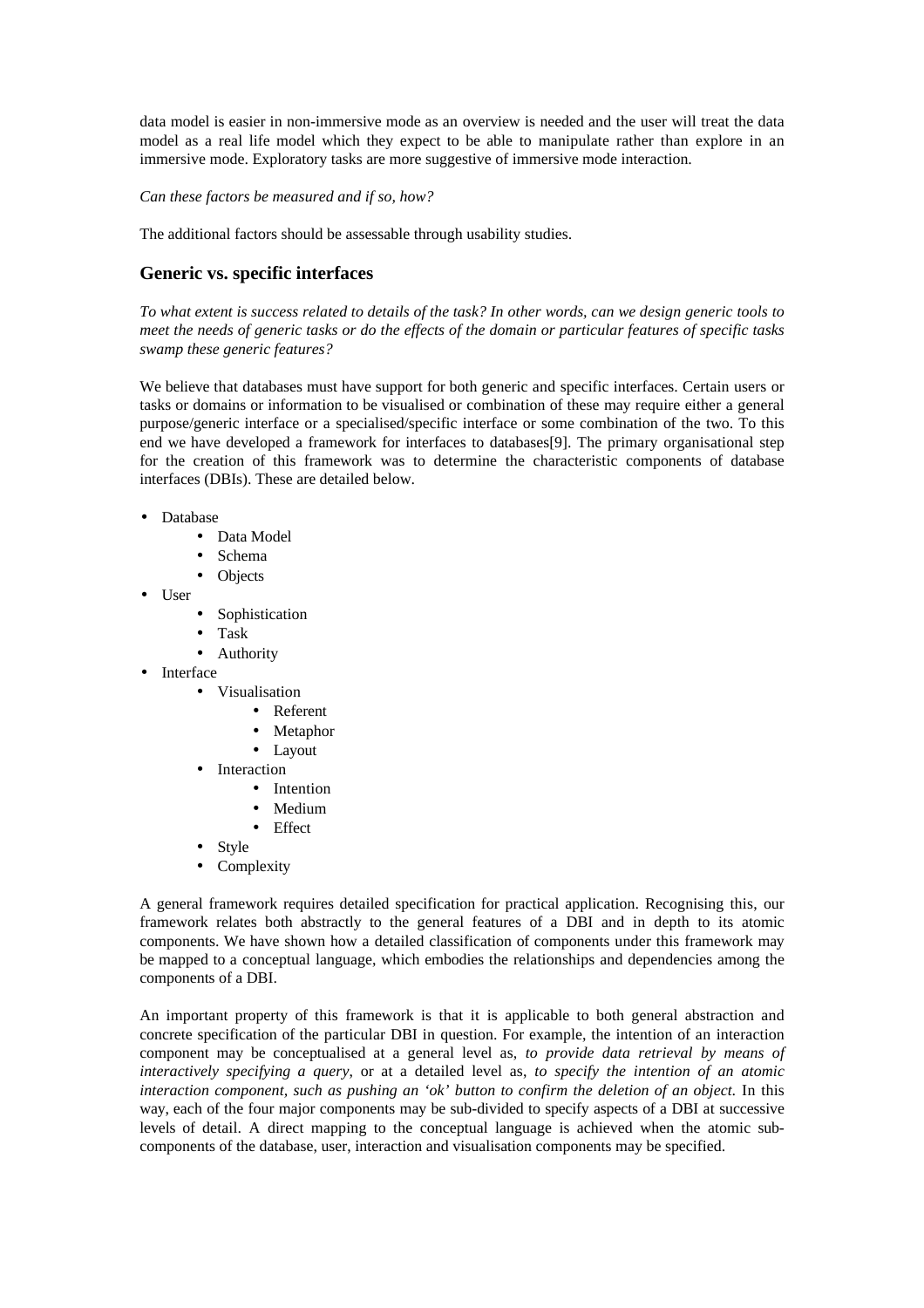We believe that styles of visualisation can be generic or specific within given tasks and some may be generic across tasks while others not. A style of visualisation suitable for schema depiction may not be appropriate for instance visualisation due to the increased number of objects to be displayed on screen. Often the visualisation may be appropriate for differing tasks but the interaction mechanism may require to be different to permit ease of the task in hand, e.g. browsing data in 3D space might be suitable to flying through the 3D environment whereas specifying queries on the same visualisation would require a different interaction mechanism. Also a schema may be visualised in one way and the interaction mechanism may be determined by whether the user is manipulating the model or browsing it.

Certain visualisations are generic with respect to the application domain and the type of information [4], others are generic to the application domain and specific to the type of information being visualised, [10, 5], whereas others are specific to the application domain and type of information [8].



Fig. 1 Domain specific, information specific 3D visualisation



Fig. 2 Information specific, domain generic 3D visualisation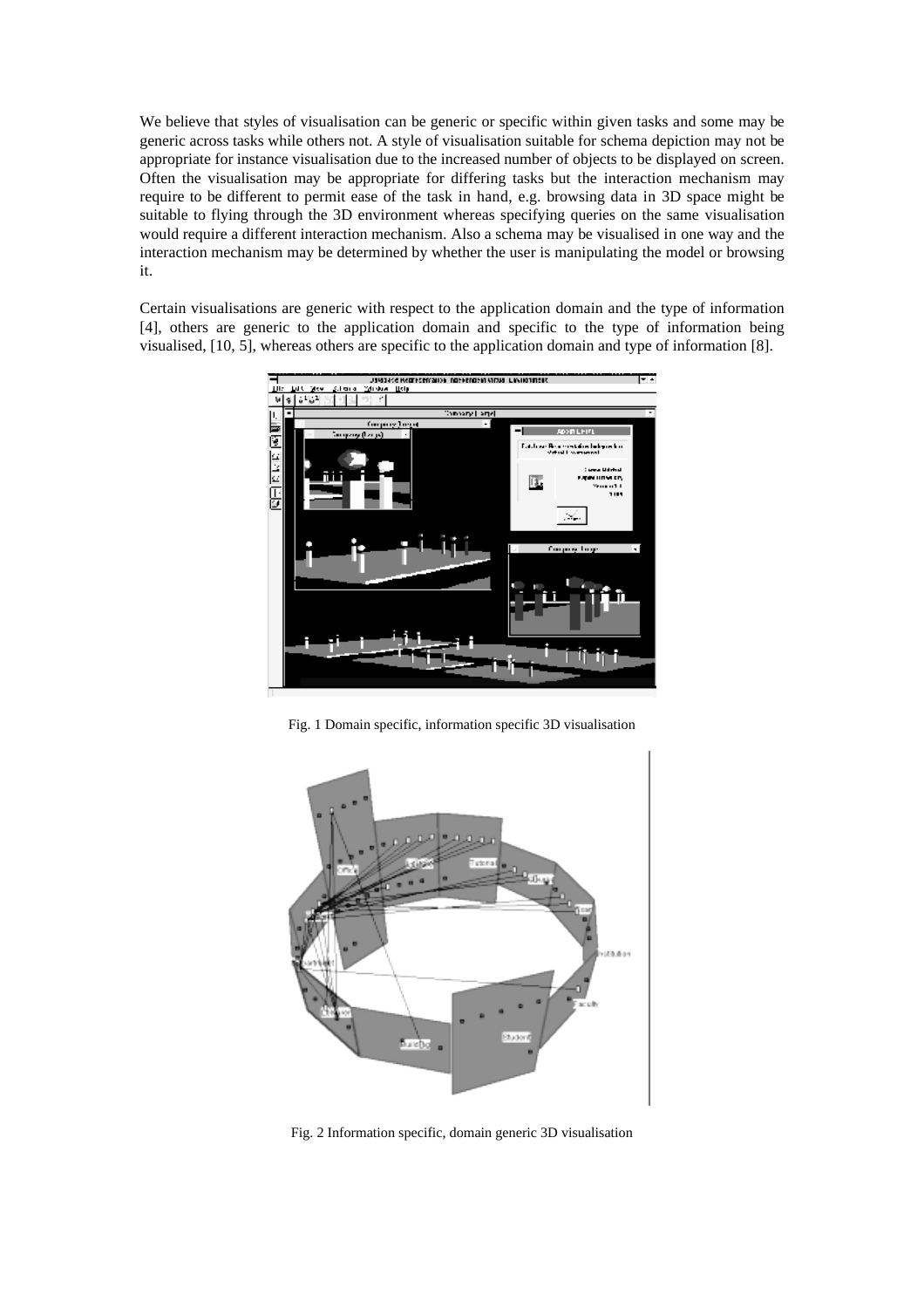Our approach to developing interfaces by the provision of a generic framework for interfaces to databases provides a mechanism by which any type of interface for any type of task/user/information can be specified in a uniform manner by a conceptual interface/database description language.

# **Database Interface Tasks**

*Are there important differences between information retrieval (in the IR sense) tasks, query tasks using conventional database queries, other database operations such as data modelling and data entry and other information-related tasks, such as browsing?*

We believe that there are differences in the tasks of browsing (which is akin to information retrieval), querying and data modelling. When a user is browsing a database, library or whatever, they have a fuzzy idea of what they are looking for and would therefore find it difficult to specify an exact query, therefore mechanisms to aid the exploratory process are required by the user. When querying, the user will more often have a clearer idea of what they want to know and will require aids to help them ask their question of the system. In data modelling the user is carrying out a design task which again requires different tools. However it is possible that the visualisation for say, the data model, may be informative enough to aid a user in the browsing or querying process. In [9], we refer to the different tasks as the intention of the user.

# **2D vs. 3D visualisation**

*Are there basic differences between 2D and 3D which make 3D better or worse for particular domains or tasks?*

For certain domains and visualisations the provision of 3D space allows the visualisation to be closer to reality, in particular applications with inherent 3D spatial properties, e.g. archaeological data [6] or geological data. For any domain, the provision of a third dimension allows for additional information to be represented on screen. The argument regarding the obscuring of data is as valid to 2D as to 3D, however in 3D the data may be made visible by changing the viewpoint of the user. 3D also extends the features which may be used in the generation of information providing visualisations, e.g. the relative position of objects in 3D space or the depth of an object.



Fig. 3 Spatial information visualisation